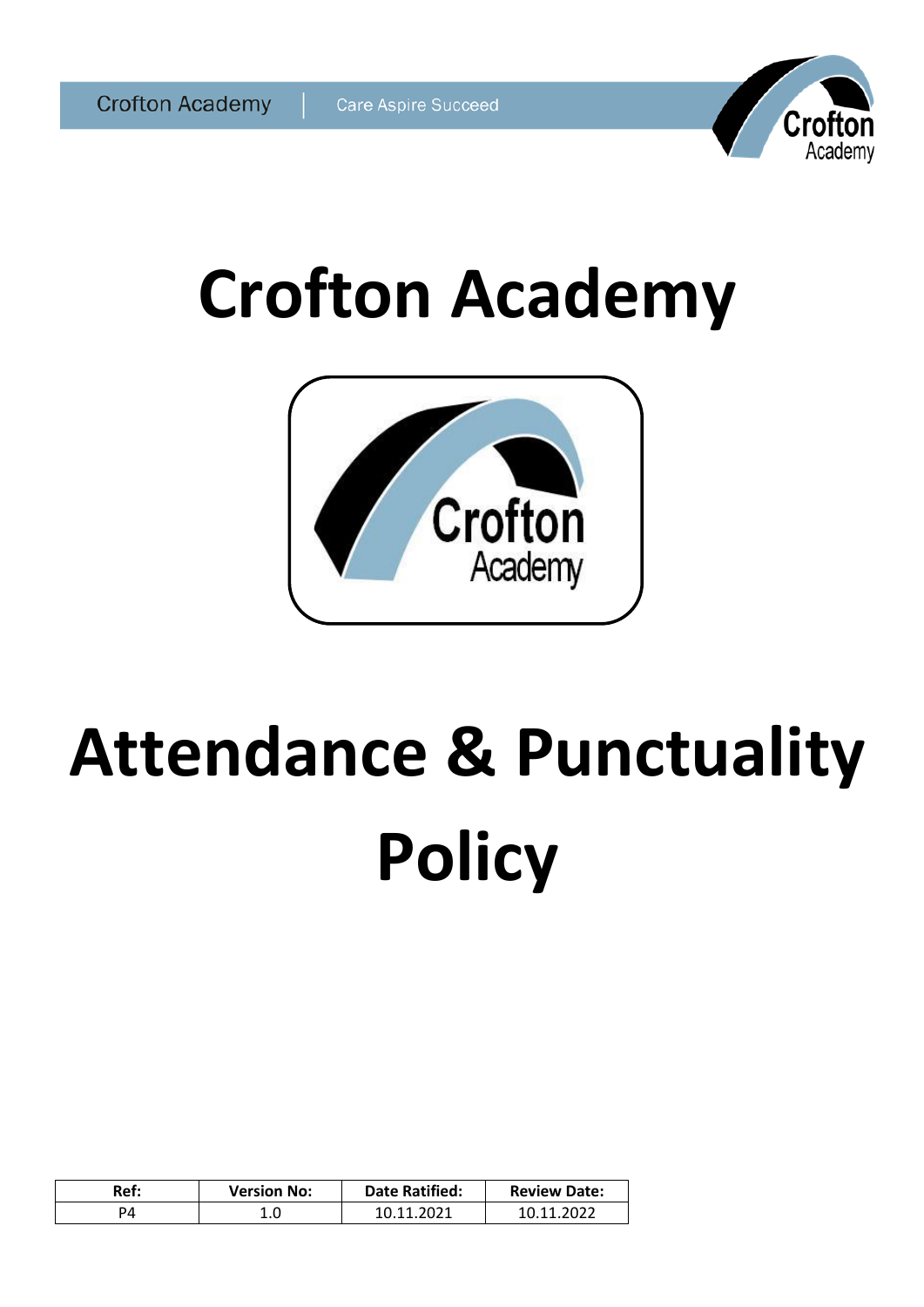

# **1. PURPOSE**

To promote excellent attendance that will contribute to maintaining a positive academy and secure a climate for effective learning and achievement.

Good attendance and punctuality at the academy facilitates a good education and future career prospects and minimises the risk of pupils becoming involved in antisocial behaviour or becoming victims or perpetrators of crime or abuse. Children's social skills are enhanced by regular attendance.

# **2. OBJECTIVES**

- 1. To promote full attendance at the academy.
- 2. To share the responsibility for promoting the Academy's attendance amongst everyone in the academy and the broader academy community.
- 3. To reward pupils and celebrate the success of pupils who achieve excellent, good or improved attendance.
- 4. To challenge pupil attendance where it falls below the academy target of 96%, ensuring appropriate levels of support and intervention are maintained.
- 5. To engage with external agencies to monitor, support and intervene where attendance is a cause for concern and falls below 90% (the national measure for persistent absence).

# **3. WHY ATTENDANCE MATTERS**

If pupils are to achieve their potential, good attendance and punctuality are critical. The link between attendance and achievement is well documented. Figures from the DCSF demonstrate this very clearly.

We want all our pupils to achieve the very best examination results that they can. Irregular attendance, can have a significant impact on pupil achievement:

- Of pupils who miss more than 50 per cent of school, only three per cent manage to achieve five grade 4 and above GCSEs including English and Maths.
- Of pupils who miss between 10 per cent and 20 per cent of school, only 35 per cent manage to achieve five grade 4 and above GCSEs including English and Maths.

Of pupils who miss less than five per cent of school, 73 per cent achieve five grade 4 and above GCSEs including English and Maths.

# **4. THE ROLE OF THE ATTENDANCE TEAM**

Miss Rowe (Associate Assistant Headteacher) is the lead on attendance at Crofton Academy.

Mrs Willmott (Attendance Officer) maintains the attendance system; ensuring that registers are accurately marked and absences followed up and reasons obtained.

Mrs Richardson (Education Welfare Officer) works closely with the Attendance officer and Year Leaders to identify pupils whose attendance is below the expected level. Actions are then taken to secure an improvement in attendance.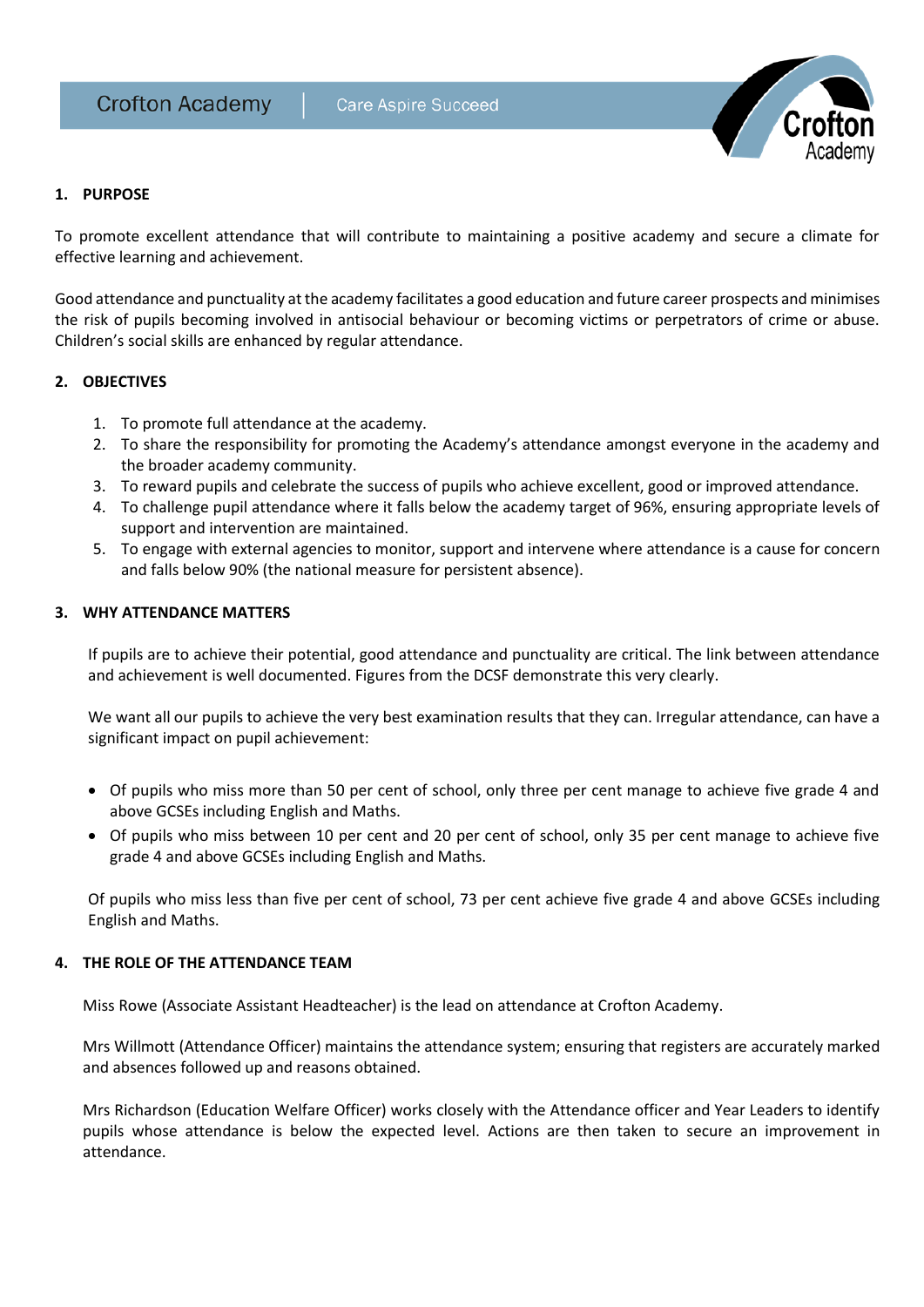

# **5. PUNCTUALITY**

# *Lateness = Lost Learning = Minutes amount to days*

Parents/carers are responsible for ensuring that their child arrives at the academy punctually.

Pupils should arrive at the academy no later than 8.45 am. Registration begins at 8.50 am and form tutors electronically take the first register of the day, vital information is shared with pupils on a daily basis. Subject teachers also take a register every lesson.

The Academy will contact you if we have concerns about punctuality and ask that you support our detention procedures re: pupil lateness. We will endeavour to text you if your child is late.

In order to ensure punctuality across the Academy, we now have a lunchtime detention room. This is used for pupils who are late to either am registration or to lessons. If a child is to be placed in this room they will be informed by the attendance officer. If they fail to attend, they may be placed in connect for up to 3 days.

| Minutes lost each day | Days lost per school year |
|-----------------------|---------------------------|
| 5 minutes             | 3 days                    |
| 10 minutes            | 6.5 days                  |
| 15 minutes            | 10 days                   |
| 20 minutes            | 13 days                   |
| 30 minutes            | 19 days                   |

5.1What parents/carers can do

- Ensure pupils arrive on time each day, well equipped and in a fit state to learn.
- Take an interest in the education of their son/daughter by talking to them about the academy and by attending academy events.
- If you are aware that your child will be absent from the academy please write a note explaining the absence and send it to the form tutor.
- Contact the Attendance officer from 8.00 am on 01924 862985 to inform of any absences.
- Inform the academy immediately if there are any matters that arise that may affect the attendance of your son/daughter.

**It is the academy's policy that all absences should be accounted for either by a note or telephone call from parents or carers.**

**If absences are unexplained, a telephone call or text home will be made on the day of the absence and a reason for the absence sought. If contact is not made, a follow up call will be made followed by a text message.**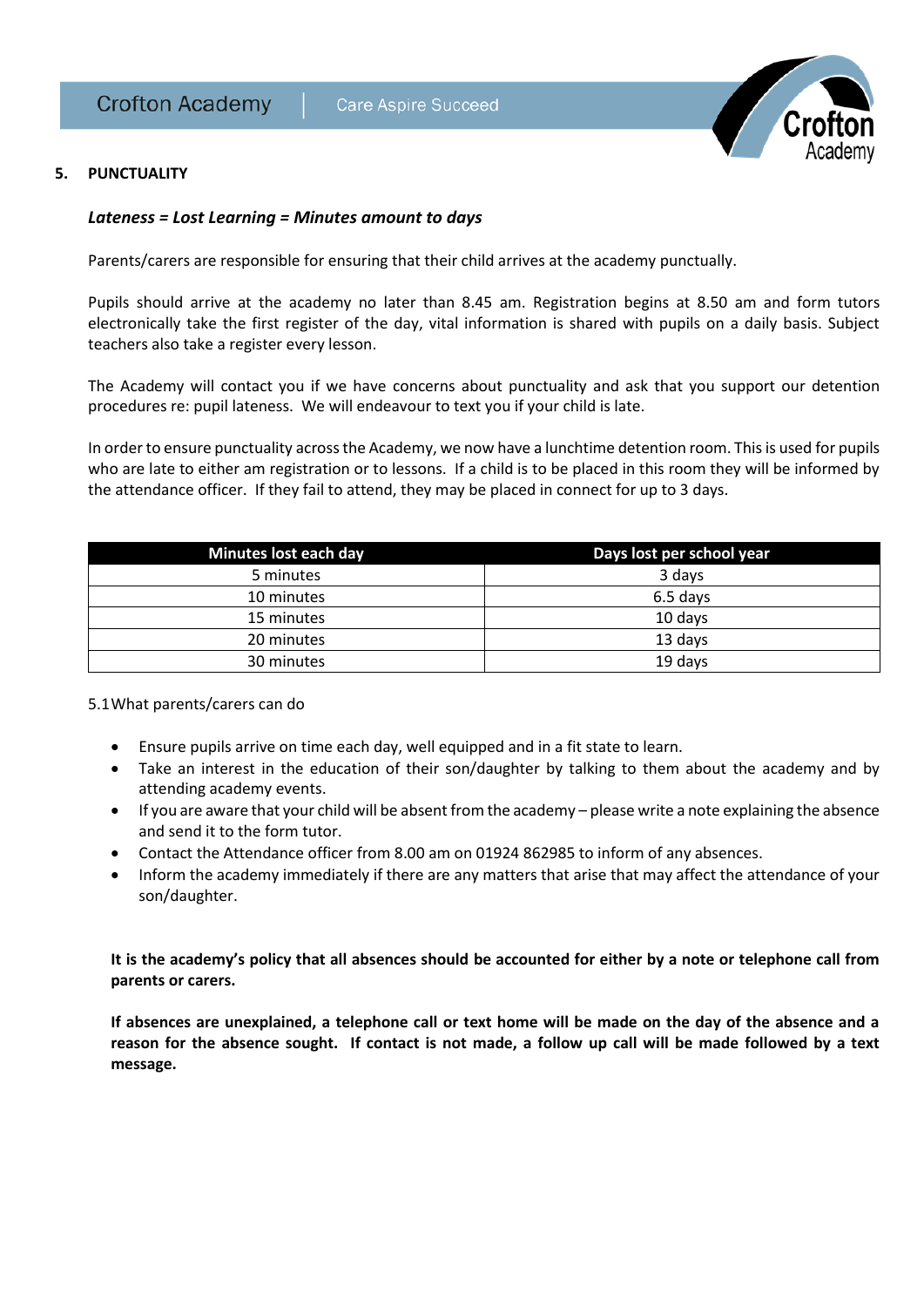

### **6. WHAT DOES YOUR CHILD'S PERCENTAGE ATTENDANCE MEAN?**

Parents/carers often become confused about what good attendance is. Crofton Academy attendance target is 96%.

| Attendance | Days missed over a school year |
|------------|--------------------------------|
| 100%       | 0 Days missed                  |
| 95%        | 9 Days missed                  |
| 90%        | 19 Days missed                 |
| 85%        | 28 Days missed                 |
| 80%        | 38 Days missed                 |

#### **7. RESPONSIBILITIES**

The Education Act 2004 states that all children of compulsory school age (five to sixteen) must receive a suitable full-time education. Parents/carers are legally responsible for making sure their child attends regularly.

In the majority of cases, attendance improves with intervention from the academy. However, in some circumstances the academy will liaise with the Education Welfare Service and seek the appropriate legal sanctions for non-school attendance.

#### **8. PARENTAL PROSECUTION**

If a pupil's attendance falls below 90%, they are classed as persistently absent and may be placed on the Fast Track to attendance process. If attendance does not improve then parents may have to appear at the Magistrates Court and the possibility of receiving a Parenting Order, or a fine of up to £2500 for each parent/carer may be issued.

#### **9. EDUCATION SUPERVISION ORDER**

This is a strategy used to work in partnership with families and schools, and sometimes other agencies to bring about a return to regular schooling. The application is heard by the Family Proceedings Court where Magistrates have the power to grant the order.

Crofton Academy needs the active support of parents/carers to fulfil its mission of Achievement with Responsibility. The Academy seeks to develop an effective partnership between home and the academy based on mutual understanding and trust.

#### **10. REASONS FOR ABSENCE**

**Authorised absence:** is absence with permission. This includes instances of absences for which a satisfactory explanation has been provided, e.g. ill health.

Medical and Dental appointments, where possible should be made for after school or during school holidays. The academy understands that this isn't always possible, however, pupils should attend school prior to or following a medical/dental appointment and avoid a full day's absence.

**Unauthorised absence:** is absence without permission. This includes any unexplained or unjustified absences e.g. term time holiday or a shopping day.

**Holidays in Term Time:** At Crofton Academy we strongly discourage the taking of holidays during term time. As you are already aware, Crofton Academy no longer authorises term time holidays. The Local Authority are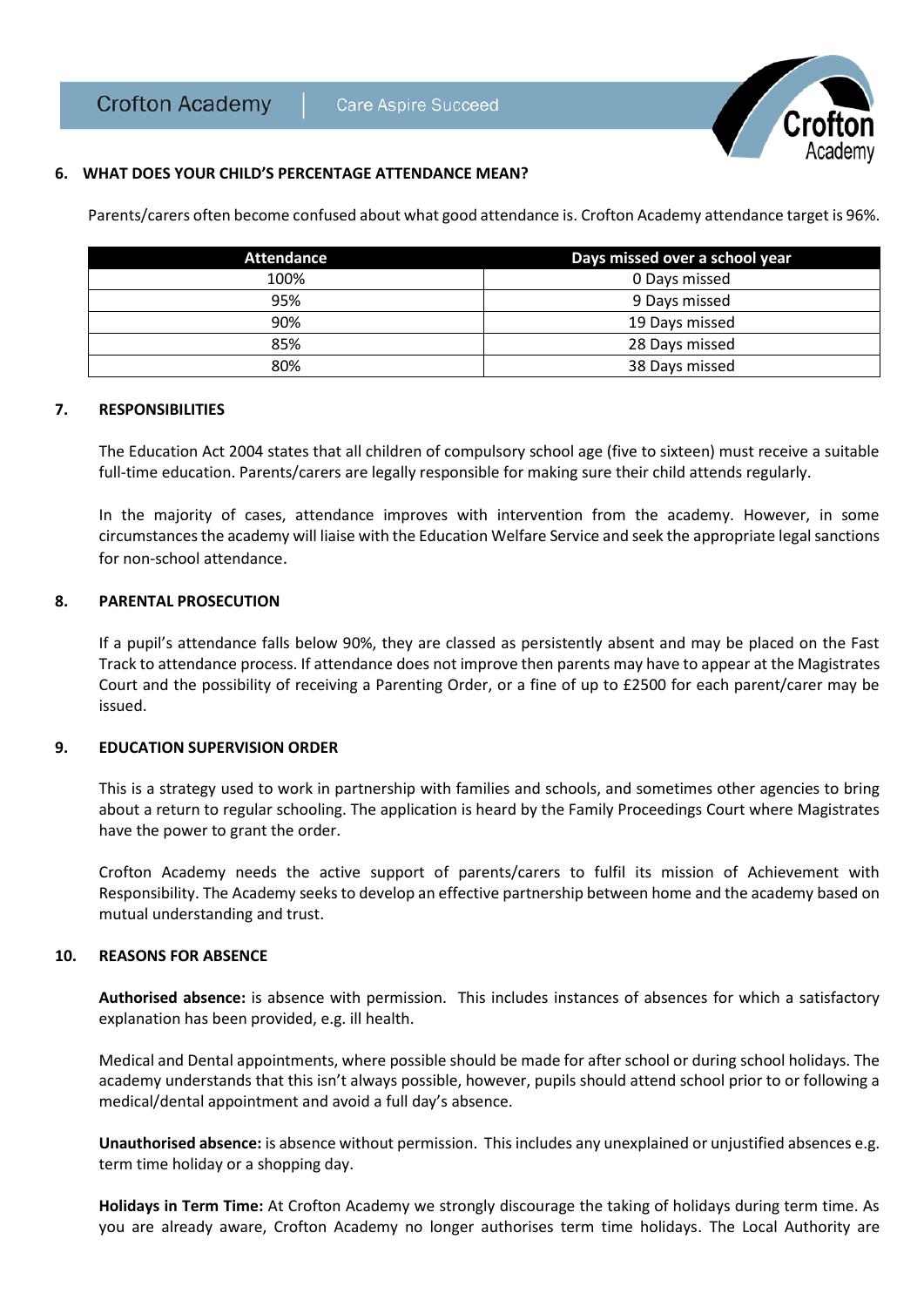

informed of any term time holidays taken and a penalty notice is issued to each parent/carer for each child taken out of school for a term time holiday. A Penalty Notice is a fine of £60.00 which increases to £120.00 if not paid within 21 days. Unpaid Penalties may result in legal action. This has brought the academy in line with other academies and the guidance set by the government.

Please consider the following if you are thinking of taking a holiday during term time.

- During one weeks' absence your child will miss approximately 25 hours of their education.
- If your child has one weeks holiday during term time and one week of illness during the school year they may fall below the Academy target and could be at risk of the national figure of 90% for persistent absence.
- Research shows that children taken out of school may never catch up on work they have missed. It may affect their exam results and the progress they make at school.
- Every school day counts if your child is to maximise their potential

# **11. EXCEPTIONAL LEAVE**

An application for absence must be made, for all pupils, in advance of any prolonged period of absence. DfE guidance states that if an absence request is not received prior to the absence then it cannot be authorised. Crofton Academy will ask you to complete an exceptional leave form prior to the absence. This also includes absence as a result of holidays.

# **12. PERSISTENTLY ABSENT PUPILS (PA)**

At the end of each term Crofton Academy, along with all other schools and Academies in the country, has to submit the names of the individual pupils who have attendance below 90% (this is the national measure for persistent absence).

# **13. FAST TRACK TO ATTENDANCE**

Where a child falls below 90% attendance, they are classed as persistently absent. When attendance falls close to or below 90%, you will be contacted via letter or telephone to say that your child may be placed on fast track. If there is no improvement in attendance, you will be invited in to a meeting with our attendance officer. At this panel meeting, we will discuss the barriers to attendance for your child. If you fail to attend this meeting, the fast track process may begin in your absence. Following this, if attendance continues to fall, you may be issued with a penalty fine.

# **14. PROMOTING ATTENDANCE**

Staff and Pupils at Crofton Academy are fully aware of the academy expectations surrounding attendance.

- Regular assemblies take place in school highlighting the importance of attendance.
- Weekly attendance figures are given for each form in assembly.
- Rewards given for excellent, good and improved attendance.
- Rewards given to form groups for achieving the best attendance.
- Informative displays regarding attendance in school.
- Attendance focus month takes place twice a year.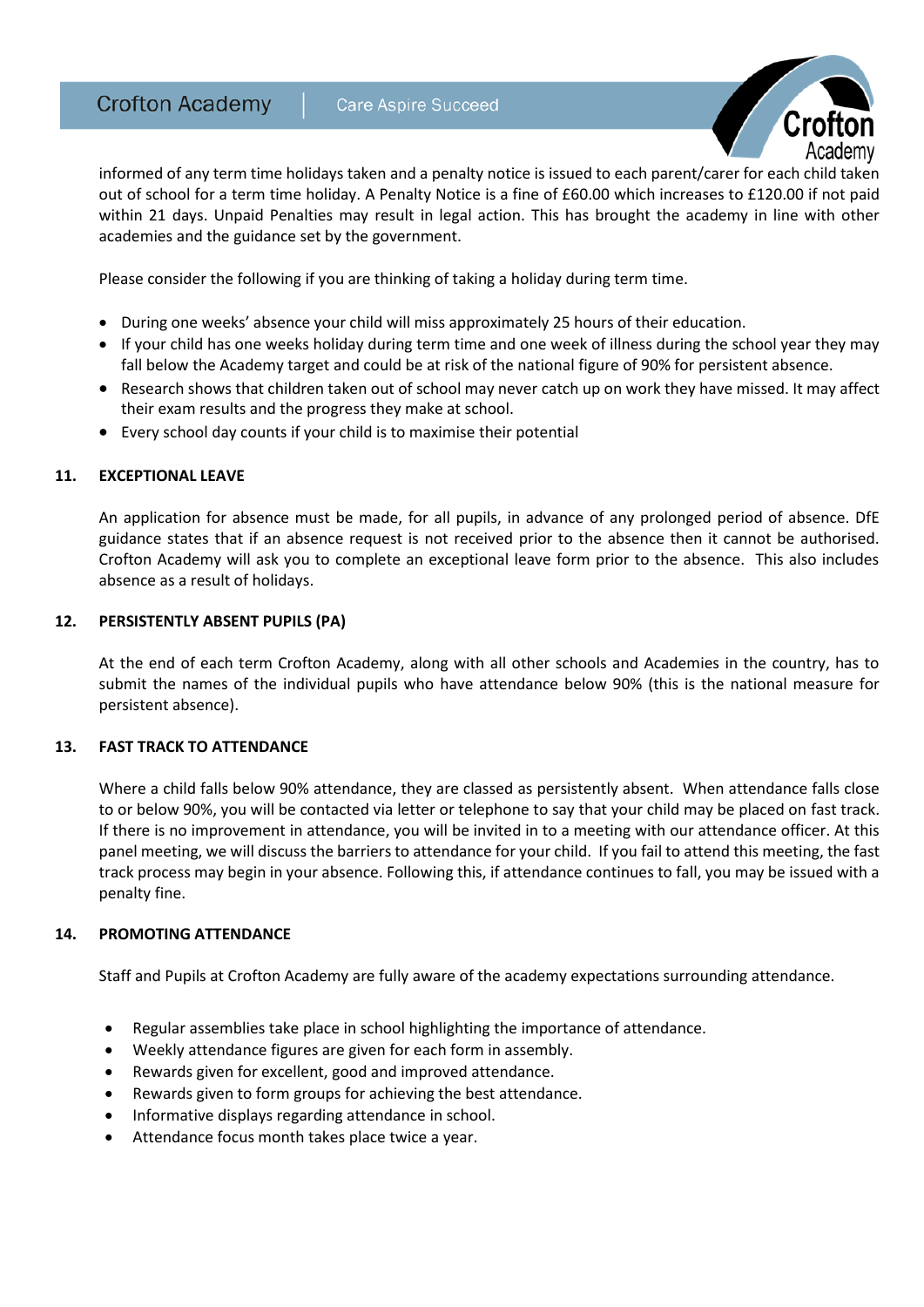

Improved – no further action Deteriorated – penalty fine issued